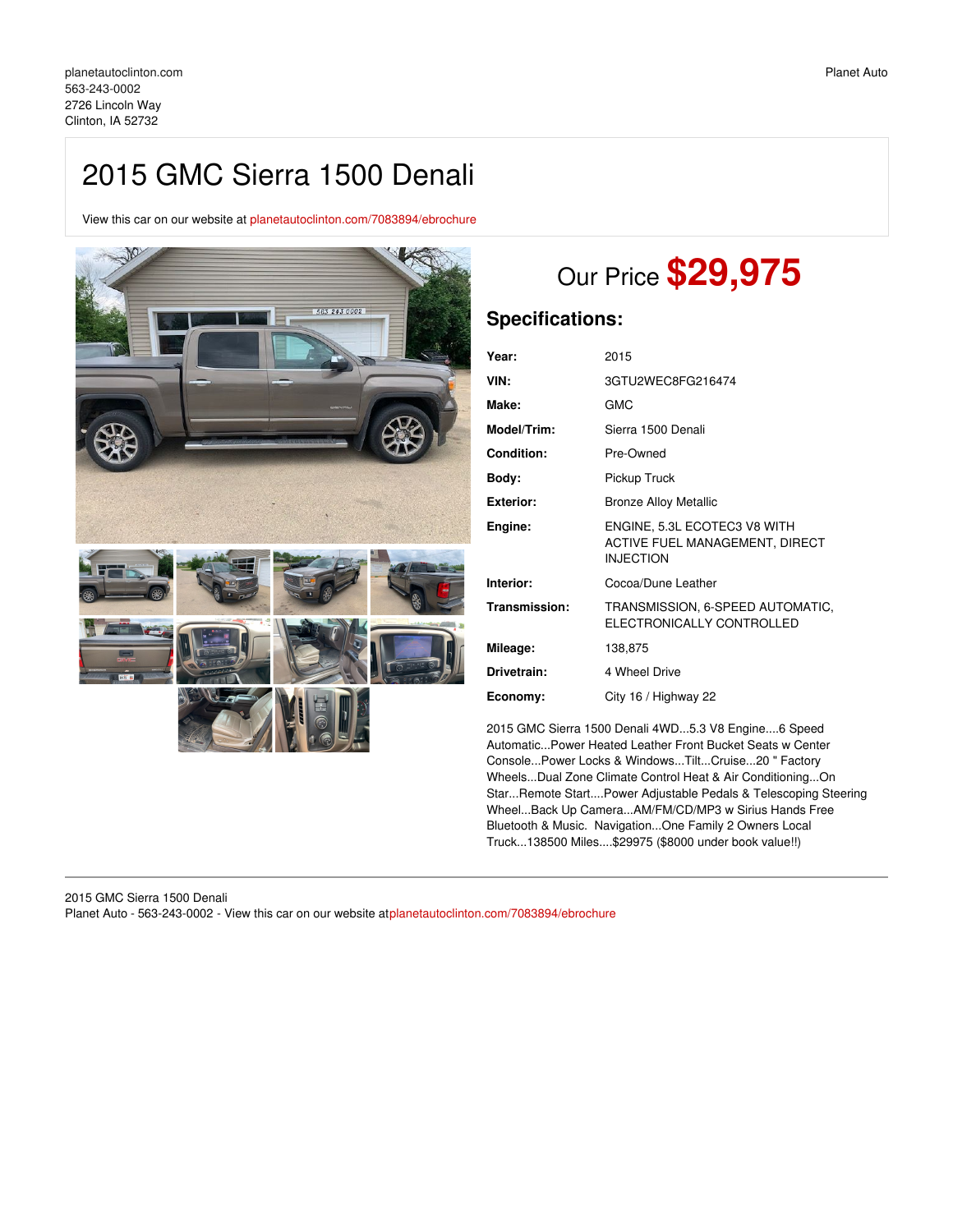

#### 2015 GMC Sierra 1500 Denali

Planet Auto - 563-243-0002 - View this car on our website at[planetautoclinton.com/7083894/ebrochure](https://planetautoclinton.com/vehicle/7083894/2015-gmc-sierra-1500-denali-clinton-ia-52732/7083894/ebrochure)

## **Installed Options**

#### **Interior**

- Air conditioning, dual-zone automatic climate control
- Assist handle, front passenger and driver on A-pillars
- Console, floor mounted, reconfigurable with moveable cup holders, cell phone storage, power cord management and hanging file holder capability
- Cruise control, steering wheel-mounted- Defogger, rear-window electric
- Display, customizable driver display, 8" multi-color configurable- Door locks, power
- Floor covering, color-keyed carpeting
- Floor mats, color-keyed carpeted first and second row
- Front and Rear Park Assist, Ultrasonic
- Instrumentation, 6-gauge cluster featuring speedometer, fuel level, engine temperature, tachometer, voltage and oil pressure
- Mirror, inside rearview auto-dimming
- OnStar Directions and Connections plan for 6 months including Automatic Crash Response, Stolen Vehicle Assistance, Roadside Assistance and Turn-by-Turn Navigation (Visit www.onstar.com for vehicle availability, details and system limitations. Services may vary by model and conditions.)
- OnStar with 4G LTE provides a built-in Wi-Fi hotspot to connect to the internet at 4G LTE speeds (Visit www.onstar.com for vehicle availability, details and system limitations. Services and connectivity may vary by model and conditions. 4G LTE service available in select markets. 4G LTE performance based on industry averages and vehicle systems design. Some services require data plan.)
- Pedals, power-adjustable- Power outlet, 110-volt AC- Remote Keyless Entry

- Remote vehicle starter system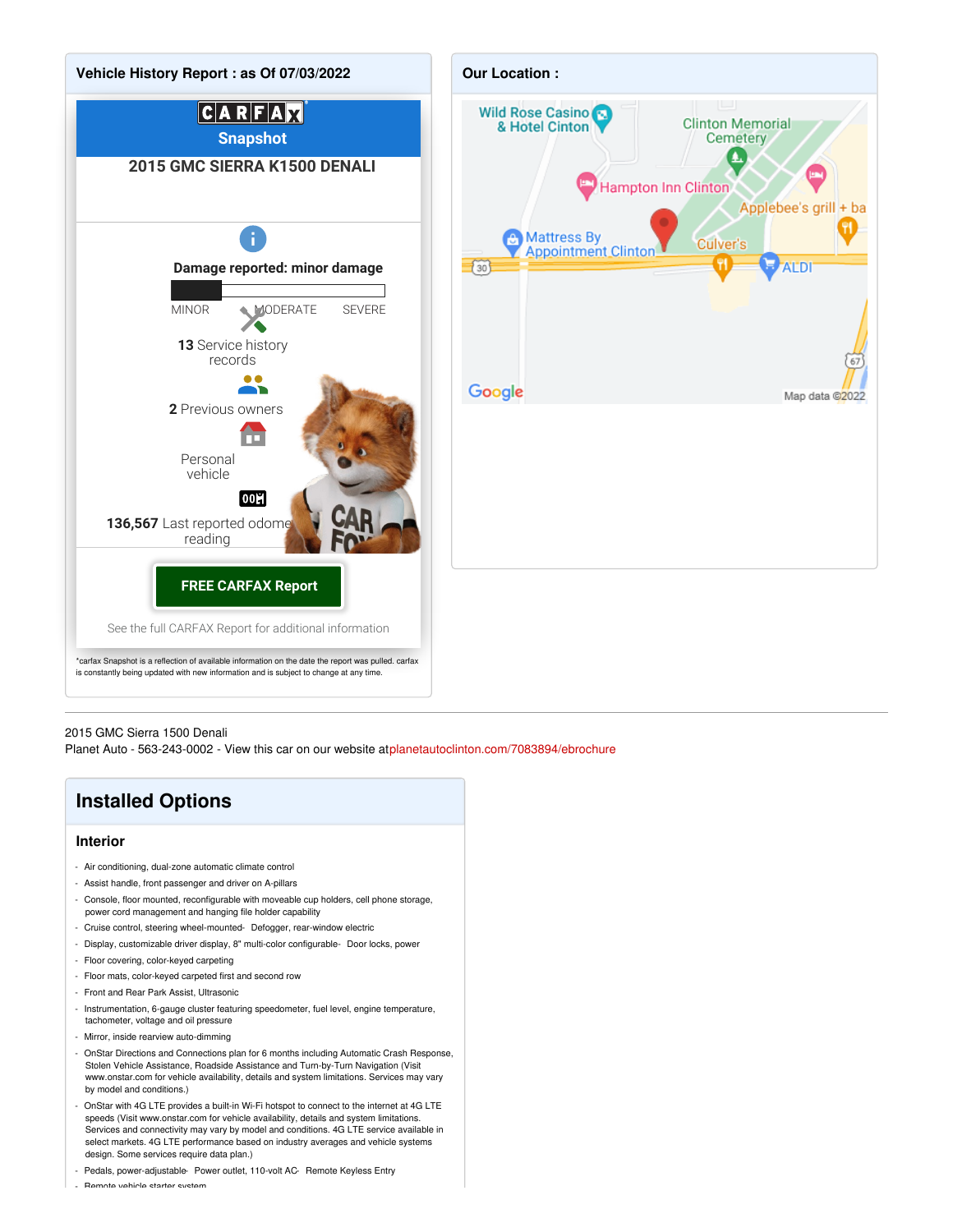- Remote vehicle starter system
- Seat, rear 60/40 folding bench (folds up), 3-passenger (includes child seat top tether anchor)
- Seating, heated and cooled perforated leather-appointed front bucket
- Seats, front full-feature leather-appointed bucket with (KA1) heated seat cushions and seat backs. Includes 12-way power driver and front passenger seat adjusters, including 2-way power lumbar control, 2-position driver memory, adjustable head restraints, (D07) floor console and storage pockets.
- Steering column, manual Tilt-Wheel and telescoping- Steering wheel, heated
- Steering wheel, leather-wrapped with audio and cruise controls
- Theft-deterrent system, unauthorized entry
- Universal Home Remote (Not included when (VYU) Snow Plow Prep Package is ordered.)
- Visors, driver and front passenger illuminated vanity mirrors
- Windows, power with driver express up and down and express down on all other windows

#### **Exterior**

- Assist steps, chromed tubular, 6" rectangular (factory installed) (May delete (BVQ) and add LPO assist steps (VXJ) by selecting (R8M) BVQ assist step delete.)
- Bed Liner, Spray-on Pickup box bed liner consisting of high pressure, chemically bonded, sprayed-on polyurea & polyurethane liner formulation. Liner is permanently bonded to the truck bed providing a water tight seal. Includes embossed Denali logo on front bed wall. The textured, non-skid surface is black in color and robotically applied to yield consistent 90 mil floor and tailgate thickness along with 50 mil box sidewall thickness. Spray-on liner covers entire bed interior surface below side rails, including tailgate, front box top rail, gage hole plugs and lower tie down loops. (Not available with (VBN) bed rug, LPO, (VUK) tailgate liner, LPO or (VZX) bed liner, LPO.)
- Bumper, front, body-color- Bumper, rear body-color with bumper CornerSteps
- CornerStep, rear bumper- Door handles, chrome- Fog lamps, front, halogen
- Glass, deep-tinted- Grille, Denali Chrome
- Headlamps, halogen projector with LED signature
- LED Lighting, cargo box with switch on center switch bank
- LPO, Polished exhaust tip (dealer installed) (Requires gas engine.)
- Lamps, cargo area, cab mounted with switch on center switch bank Mirror caps, chrome
- Mirrors, outside chrome cap, heated power-adjustable, power-folding and driver-side autodimming with integrated turn signal indicators and puddle lamps (includes driver's side spotter mirror)
- Moldings, bodyside, chrome- Tailgate and bed rail protection caps, top
- Tailgate, EZ-Lift and Lower- Tailgate, locking utilizes same key as ignition and door
- Tire carrier lock keyed cylinder lock that utilizes same key as ignition and door
- Tire, spare P265/70R17 all-season, blackwall- Tires, P275/55R20 all-season, blackwall
- Wheel, full-size spare, 17" x 7" (43.2 cm x 17.8 cm) aluminum (Included and only available with model K15543 and (L83) 5.3L EcoTec3 V8 engine.)
- Wheelhouse liners, rear (Not available with dual rear wheels.)
- Wheels, 20" x 9" (50.8 cm x 22.9 cm) ultra bright-machined aluminum
- Window, power, rear sliding with rear defogger (Not included when (VYU) Snow Plow Prep Package is ordered.)

#### **Safety**

- Air conditioning, dual-zone automatic climate control
- Assist handle, front passenger and driver on A-pillars
- Console, floor mounted, reconfigurable with moveable cup holders, cell phone storage, power cord management and hanging file holder capability
- Cruise control, steering wheel-mounted- Defogger, rear-window electric
- Display, customizable driver display, 8" multi-color configurable- Door locks, power
- Floor covering, color-keyed carpeting
- Floor mats, color-keyed carpeted first and second row
- Front and Rear Park Assist, Ultrasonic
- Instrumentation, 6-gauge cluster featuring speedometer, fuel level, engine temperature, tachometer, voltage and oil pressure
- Mirror, inside rearview auto-dimming
- OnStar Directions and Connections plan for 6 months including Automatic Crash Response, Stolen Vehicle Assistance, Roadside Assistance and Turn-by-Turn Navigation (Visit www.onstar.com for vehicle availability, details and system limitations. Services may vary by model and conditions.)
- OnStar with 4G LTE provides a built-in Wi-Fi hotspot to connect to the internet at 4G LTE speeds (Visit www.onstar.com for vehicle availability, details and system limitations. Services and connectivity may vary by model and conditions. 4G LTE service available in select markets. 4G LTE performance based on industry averages and vehicle systems design. Some services require data plan.)
- Pedals, power-adjustable- Power outlet, 110-volt AC- Remote Keyless Entry
- Remote vehicle starter system
- Seat, rear 60/40 folding bench (folds up), 3-passenger (includes child seat top tether anchor)
- Seating, heated and cooled perforated leather-appointed front bucket
- Seats, front full-feature leather-appointed bucket with (KA1) heated seat cushions and seat backs. Includes 12-way power driver and front passenger seat adjusters, including 2-way power lumbar control, 2-position driver memory, adjustable head restraints, (D07) floor console and storage pockets.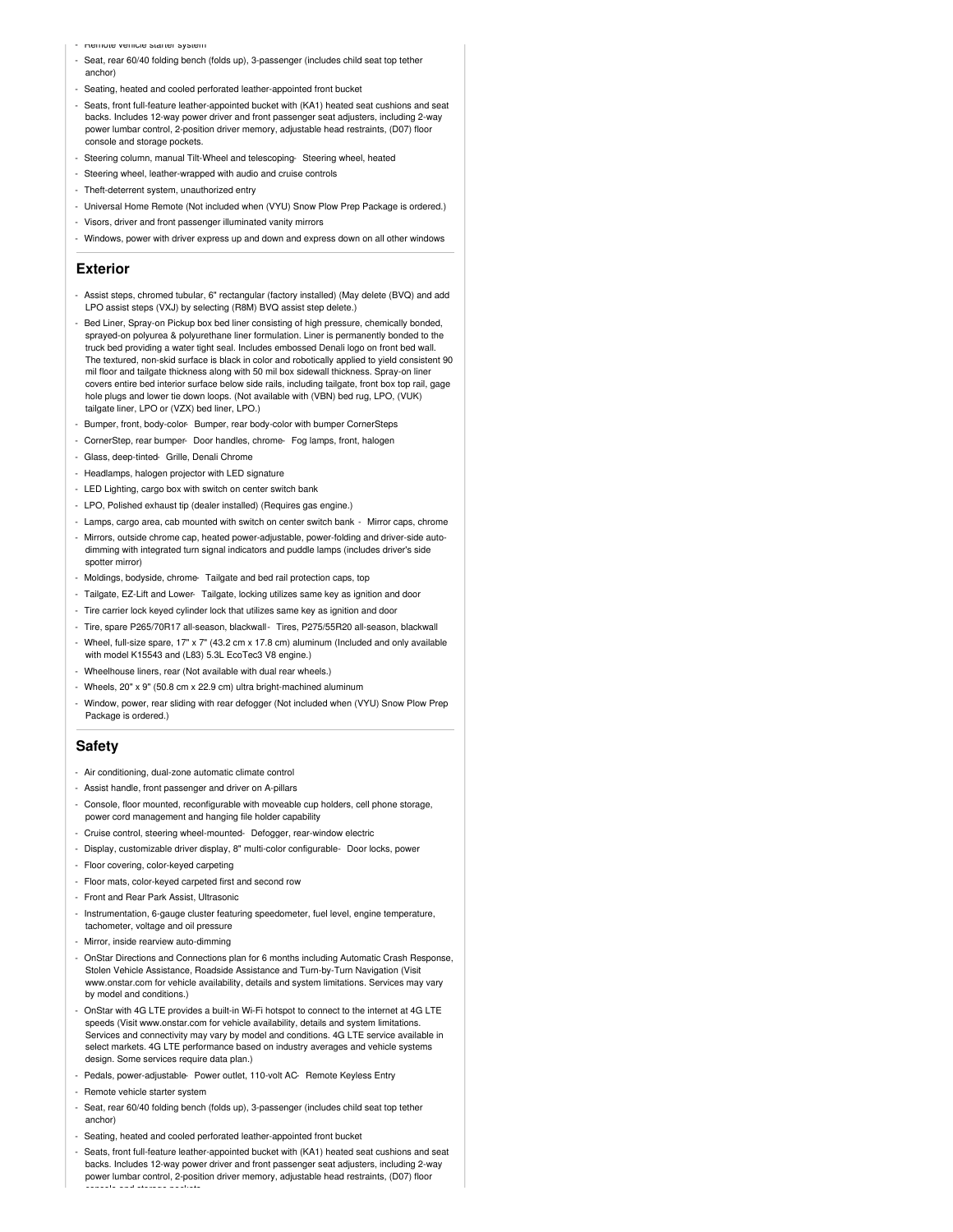#### console and storage pockets.

- Steering column, manual Tilt-Wheel and telescoping- Steering wheel, heated
- Steering wheel, leather-wrapped with audio and cruise controls
- Theft-deterrent system, unauthorized entry
- Universal Home Remote (Not included when (VYU) Snow Plow Prep Package is ordered.)
- Visors, driver and front passenger illuminated vanity mirrors
- Windows, power with driver express up and down and express down on all other windows

#### **Mechanical**

- Air cleaner, high-capacity- Alternator, 150 amps
- Battery, heavy-duty 720 cold-cranking amps/80 Amp-hr, maintenance-free with rundown protection and retained accessory power
- Brakes, 4-wheel disc with DURALIFE rotors, 4-wheel antilock
- Cargo tie downs (4), movable upper- Cooling, auxiliary external transmission oil cooler
- Cooling, external engine oil cooler- Differential, heavy-duty locking rear
- Engine, 5.3L EcoTec3 V8 with Active Fuel Management, Direct Injection and Variable Valve Timing, includes aluminum block construction (355 hp [265 kW] @ 5600 rpm, 383 lbft of torque [518 Nm] @ 4100 rpm; more than 300 lb-ft of torque from 2000 to 5600 rpm)
- Exhaust, aluminized stainless-steel muffler and tailpipe- Four wheel drive
- Frame, fully-boxed, hydroformed front section
- GVWR, 7200 lbs. (3266 kg) (Requires 4WD models.)- Hill Descent Control
- Pickup box, Wideside- Rear axle, 3.42 ratio
- Recovery hooks, front, frame-mounted, black
- Steering, Electric Power Steering (EPS) assist, rack-and-pinion
- Suspension, MagneRide Magnetic Ride Control with MagneRide branded shock absorbers
- Transfer case, 4WD, active electronic Autotrac with rotary dial control (Included with 4WD models only.)
- Transmission, 6-speed automatic, electronically controlled with overdrive and tow/haul mode. Includes Cruise Grade Braking and Powertrain Grade Braking
- Underbody Shield, frame-mounted shields includes front underbody shield starting behind front bumper and running to first cross-member, protecting front underbody, oil pan, differential case and transfer case (Standard on 4WD models only.)

### **Option Packages**

### **Factory Installed**

#### **Packages**

-

-

-

-

-

-

- ENGINE, 5.3L ECOTEC3 V8 WITH ACTIVE FUEL MANAGEMENT, DIRECT INJECTION
	- and Variable Valve Timing, includes aluminum block construction (355 hp [265 kW] @ 5600 rpm, 383 lb-ft of torque [518 Nm] @ 4100 rpm more than 300 lb-ft of torque from 2000 to 5600 rpm)
- TRANSMISSION, 6-SPEED AUTOMATIC, ELECTRONICALLY CONTROLLED with overdrive and tow/haul mode. Includes Cruise Grade Braking and Powertrain Grade Braking

#### BRONZE ALLOY METALLIC

DENALI PREFERRED EQUIPMENT GROUP Includes Standard Equipment

\$300 WHEELS, 4 - 20" X 9" (50.8 CM X 22.9 CM) POLISHED ALUMINUM

\$300 Option Packages Total